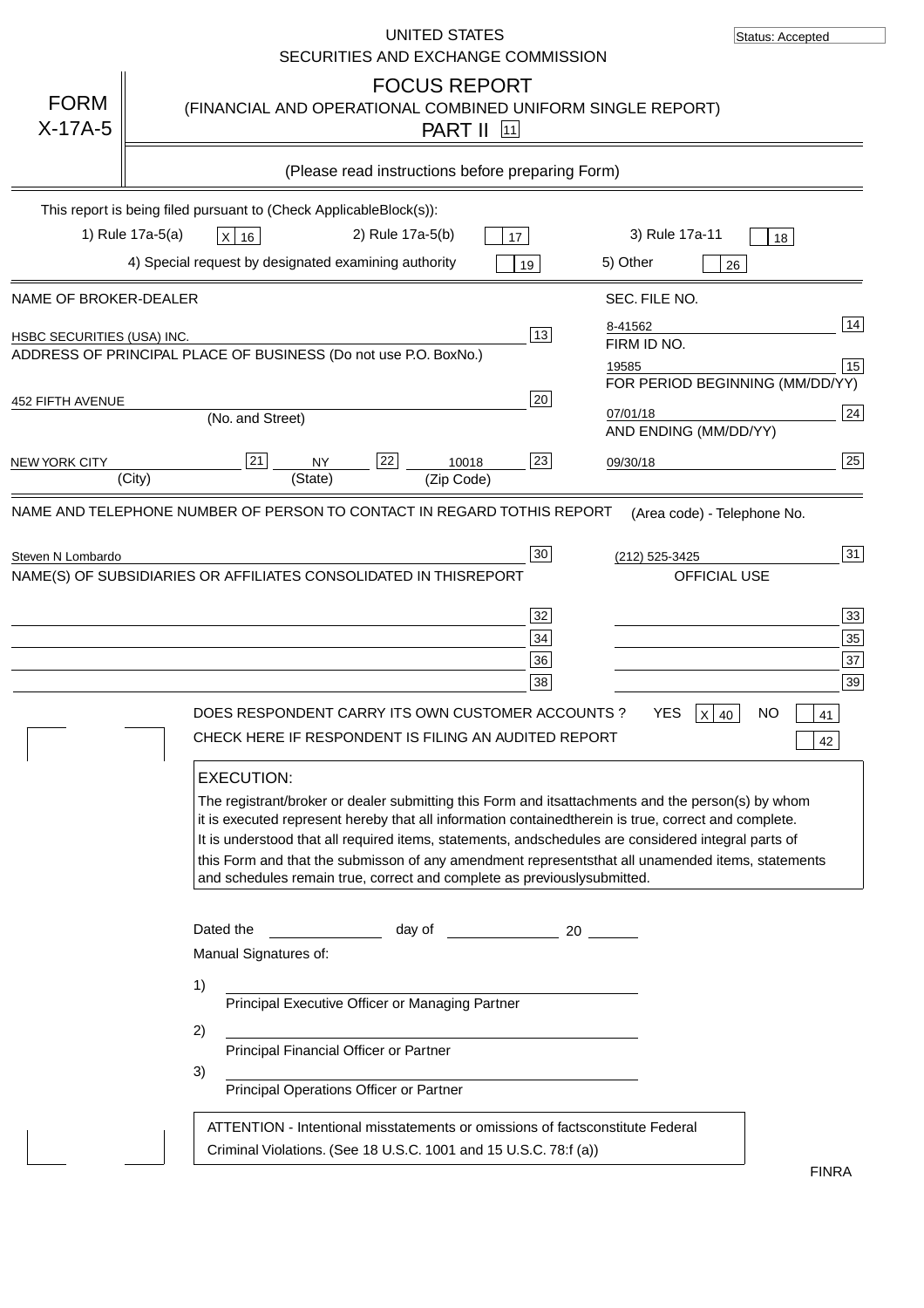Status: Accepted

SUPPLEMENT TO FINANCIAL AND OPERATIONAL COMBINED UNIFORM SINGLE REPORT PART II

BROKER OR DEALER

HSBC SECURITIES (USA) INC.

09/30/18

as of

# STATEMENT OF SEGREGATION REQUIREMENTS AND FUNDS IN SEGREGATION FOR CUSTOMERS TRADING ON U.S. COMMODITY EXCHANGES

| SEGREGATION REQUIREMENTS (Section 4d(2) of the CEAct)                                          |      |                     |
|------------------------------------------------------------------------------------------------|------|---------------------|
| 1. Net ledger balance                                                                          |      |                     |
| A. Cash                                                                                        | \$   | 118,247,800 7010    |
| B. Securities (at market)                                                                      |      | 1,516,122,955 7020  |
| 2. Net unrealized profit (loss) in open futures contracts<br>traded on a contract market       |      | 147,295,898 7030    |
| 3. Exchange traded options                                                                     |      |                     |
| A. Add market value of open option contracts purchased on a<br>contract market                 |      | 363,426,897 7032    |
| B. Deduct market value of open option contracts granted (sold)<br>on a contract market         |      | 152,834,288) 7033   |
| 4. Net equity (deficit) (add lines 1, 2, and 3)                                                |      | 1,992,259,262 7040  |
| 5. Accounts liquidating to a deficit and accounts with debit<br>balances                       |      |                     |
| - gross amount<br>15,879,767                                                                   | 7045 |                     |
|                                                                                                |      |                     |
| 15,879,767) 7047<br>Less: amount offset by customer owned securities                           |      | 7050                |
| 6. Amount required to be segregated (add lines 4 and 5)                                        | \$   | 1,992,259,262 7060  |
|                                                                                                |      |                     |
| FUNDS IN SEGREGATED ACCOUNTS                                                                   |      |                     |
| 7. Deposited in segregated funds bank accounts                                                 |      |                     |
| A. Cash                                                                                        |      | 7070<br>34,952,854  |
| B. Securities representing investments of customers' funds<br>(at market)                      |      | 0 7080              |
| C. Securities held for particular customers or option customers<br>in lieu of cash (at market) |      | 221,888,051 7090    |
| 8. Margins on deposit with derivatives clearing organizations<br>of contract markets           |      |                     |
| A. Cash                                                                                        | \$   | 19,072,886 7100     |
| B. Securities representing investments of customers' funds<br>(at market)                      |      | 327,577,770 7110    |
| C. Securities held for particular customers or option customers<br>in lieu of cash (at market) |      | 1,292,553,260 7120  |
| 9. Net settlement from (to) derivatives clearing organizations<br>of contract markets          |      | 7130<br>(3,035,820) |
| 10. Exchange traded options                                                                    |      |                     |
| A. Value of open long option contracts                                                         |      | 363,426,897 7132    |
| B. Value of open short option contracts                                                        |      | 152,834,288 7133    |
| 11. Net equities with other FCMs                                                               |      |                     |
| A. Net liquidating equity                                                                      |      | 9,110,795 7140      |
| B. Securities representing investments of customers' funds<br>(at market)                      |      | 7160                |
| C. Securities held for particular customers or option customers<br>in lieu of cash (at market) |      | 7170                |
| 12. Segregated funds on hand (describe:                                                        |      | 7150<br>1,681,645   |
| 13. Total amount in segregation (add lines 7 through 12)                                       |      | 2,114,394,050 7180  |
| 14. Excess (deficiency) funds in segregation (subtract line 6<br>from line 13)                 | S    | 122, 134, 788 7190  |
| 15. Management Target Amount for Excess funds in segregation                                   | \$   | 109,000,000 7194    |
| 16. Excess<br>(deficiency) funds in segregation over (under) Management Target Amount Excess   | \$   | 13, 134, 788 7198   |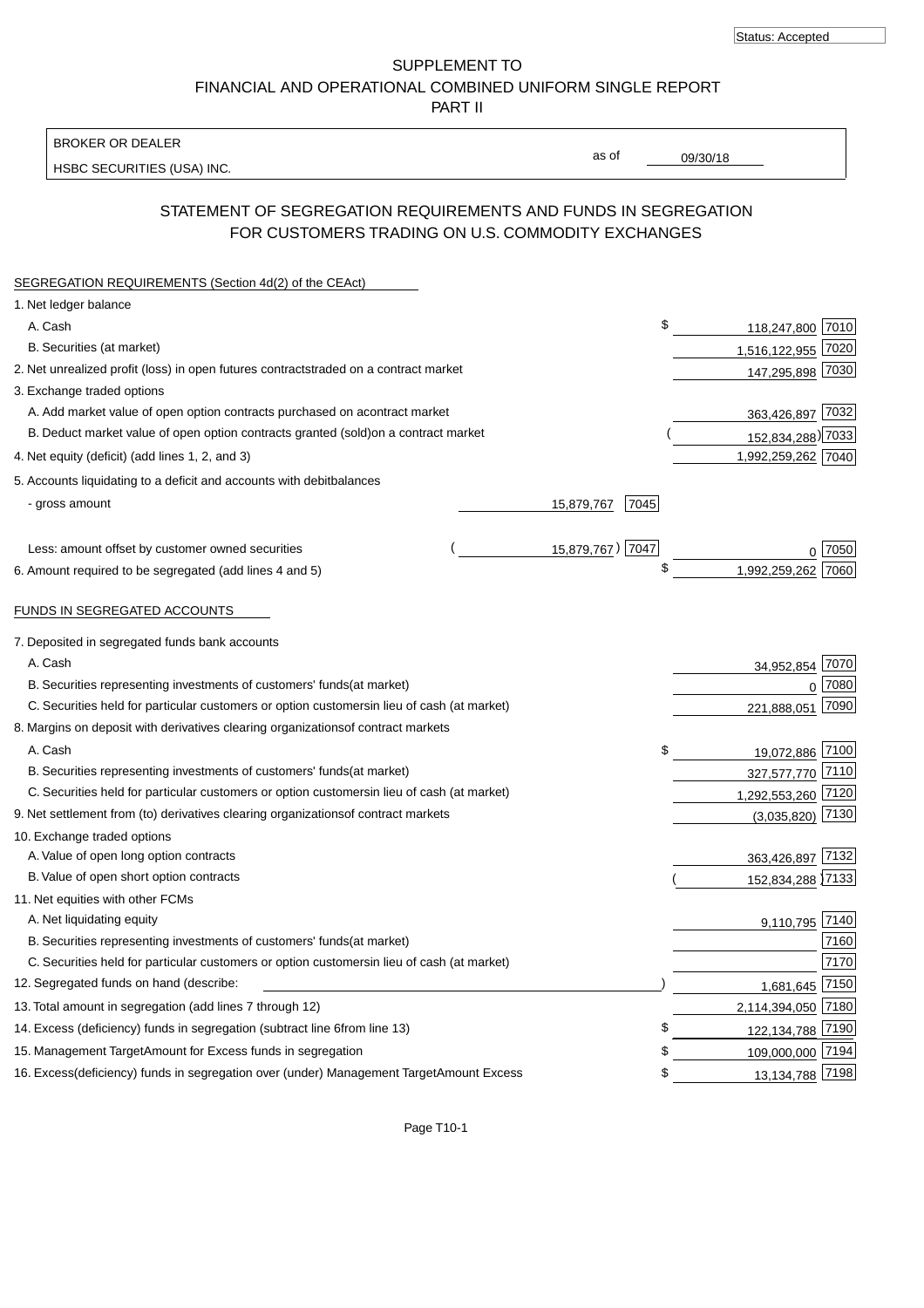SUPPLEMENT TO

FINANCIAL AND OPERATIONAL COMBINED UNIFORM SINGLE REPORT

PART II

HSBC SECURITIES (USA) INC. 09/30/18 BROKER OR DEALER as of

## STATEMENT OF SEGREGATION REQUIREMENTS AND FUNDS IN SEGREGATION FOR CUSTOMERS' DEALER OPTIONS ACCOUNTS

| 1. Amount required to be segregated in accordance |            |      |
|---------------------------------------------------|------------|------|
| with Commission regulation 32.6                   | \$.        | 7200 |
| 2. Funds in segregated accounts                   |            |      |
| A. Cash                                           | \$<br>7210 |      |
| B. Securities (at market)                         | 7220       |      |
| C. Total                                          |            | 7230 |
| 3. Excess (deficiency) funds in segregation       |            |      |
| (subtract line 2.C from line 1)                   |            | 7240 |
|                                                   |            |      |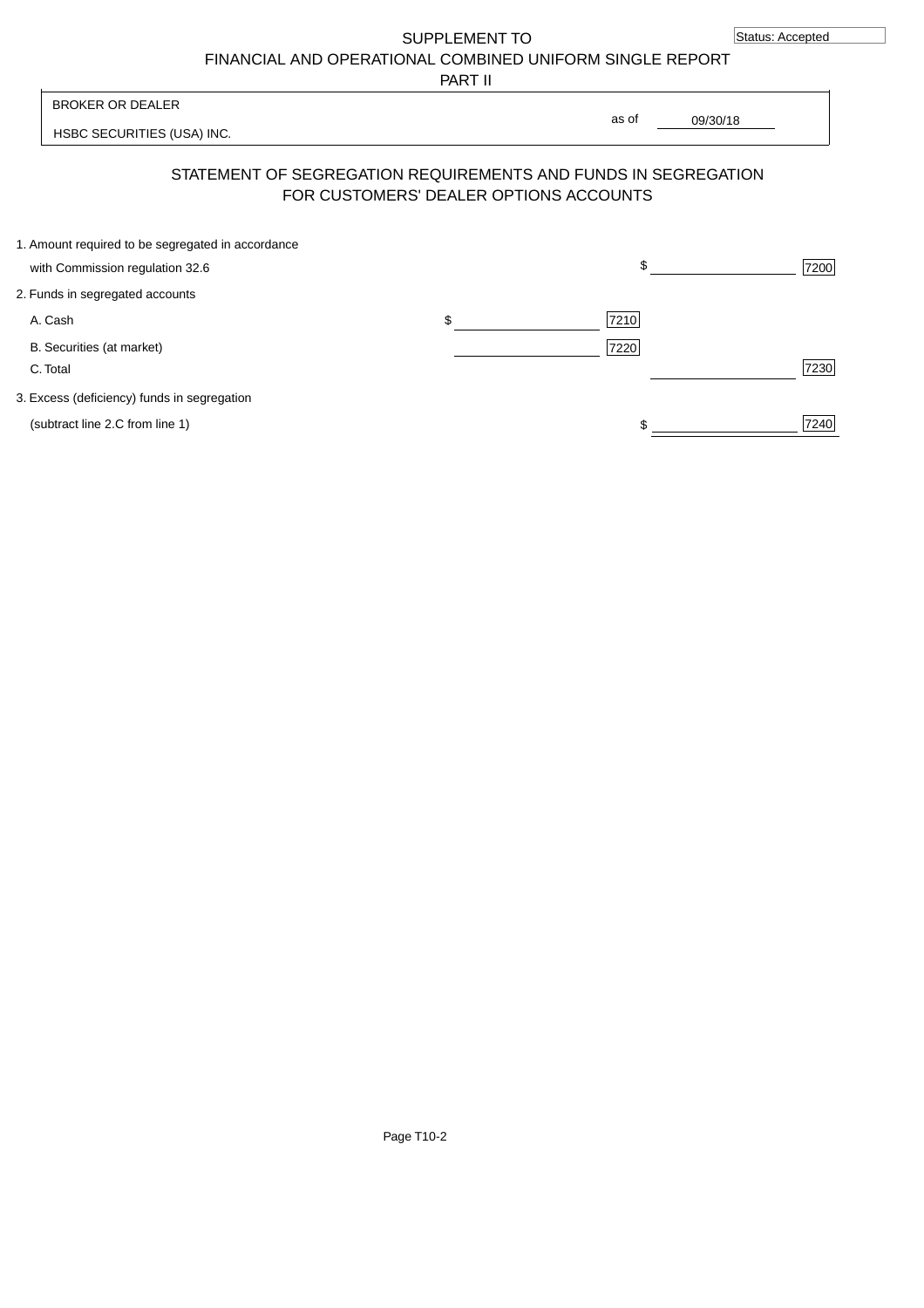SUPPLEMENT TO

FINANCIAL AND OPERATIONAL COMBINED UNIFORM SINGLE REPORT

PART II

HSBC SECURITIES (USA) INC. The second of the second of the second of the second of the second of the second of the second of the second of the second of the second of the second of the second of the second of the second of

BROKER OR DEALER

as of

## STATEMENT OF SECURED AMOUNTS AND FUNDS HELD IN SEPARATE ACCOUNTS PURSUANT TO COMMISSION REGULATION 30.7

#### FOREIGN FUTURES AND FOREIGN OPTIONS SECURED AMOUNTS

| Amount required to be set aside pursuant to law, rule or<br>regulation of a foreign government<br>or a rule of a self-regulatory organization authorized<br>thereunder |                                   |                 | \$                             | 7305          |
|------------------------------------------------------------------------------------------------------------------------------------------------------------------------|-----------------------------------|-----------------|--------------------------------|---------------|
| 1. Net ledger balance - Foreign Futures and Foreign Option Trading - All Customers<br>A. Cash<br><b>B.</b> Securities<br>(at market)                                   |                                   |                 | \$<br>99,853,270<br>80,508,713 | 7315<br> 7317 |
| unrealized profit (loss) in open futures contracts traded on a foreign board of trade<br>2. Net                                                                        |                                   |                 | (33, 448, 279)                 | 7325          |
| 3. Exchange traded options                                                                                                                                             |                                   |                 |                                |               |
| A. Market value of open option contracts purchased on a foreign board of trade<br>B. Market value of open contracts granted (sold) on a foreign board of trade         |                                   |                 | $\Omega$                       | 7335<br>7337  |
| 4. Net equity (deficit)<br>(add lines 1.2. and 3.)                                                                                                                     |                                   |                 | \$<br>146,913,704              | 7345          |
| 5. Accounts liquidating to a deficit and accounts with                                                                                                                 |                                   |                 |                                |               |
| debit balances - gross<br>amount                                                                                                                                       |                                   | 7351<br>152,615 |                                |               |
| Less: amount offset by<br>customer owned securities                                                                                                                    |                                   | 151,309) 7352   | 1,306                          | 7354          |
| 6. Amount required to be set aside as the secured amount - Net Liquidating                                                                                             | Equity Method (add lines 4 and 5) |                 | \$<br>146,915,010              | 7355          |
| 7. Greater of amount required to be set aside pursuant to foreign jurisdiction (above) or line 6.                                                                      |                                   |                 | 146,915,010                    | 7360          |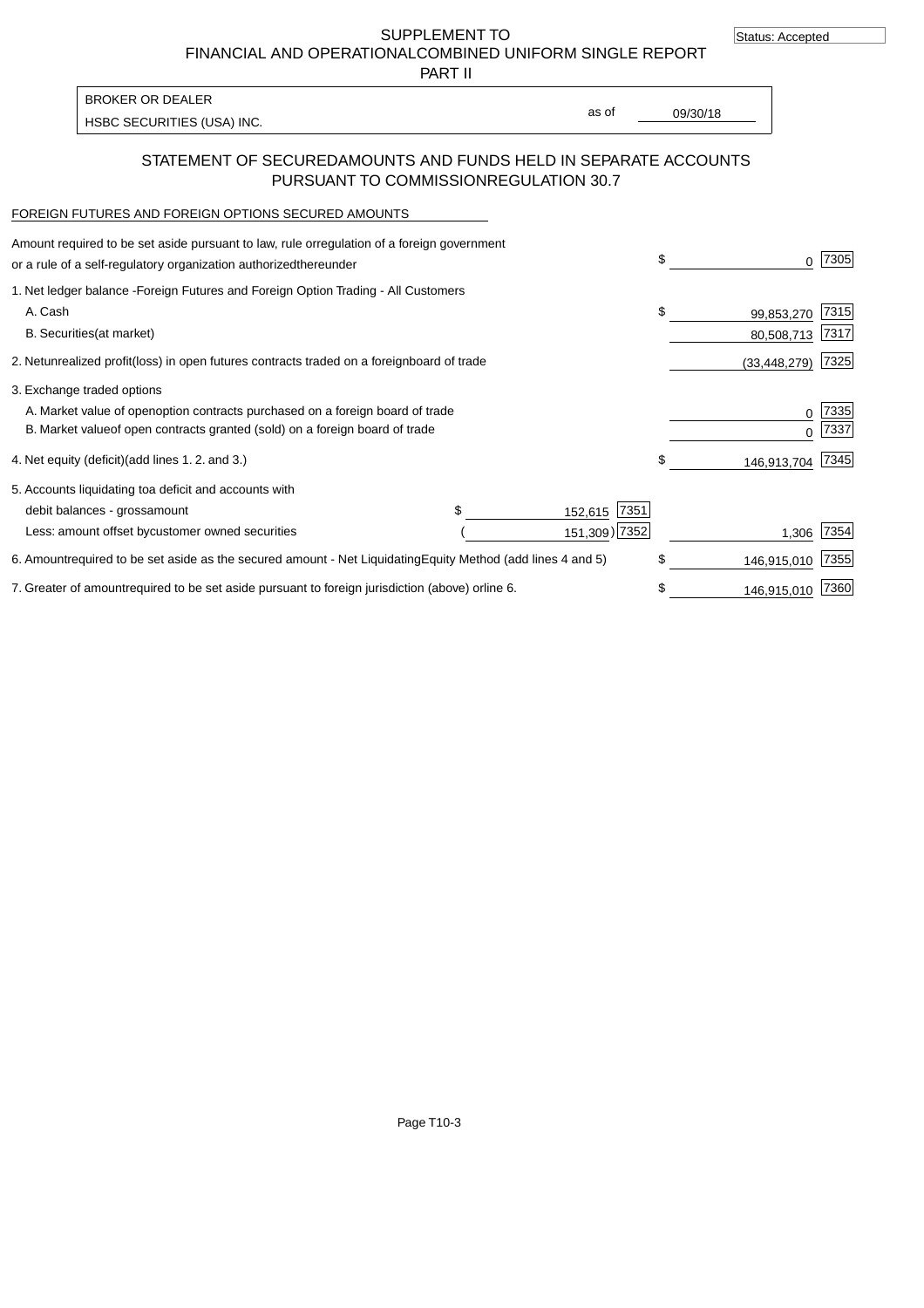SUPPLEMENT TO FINANCIAL AND OPERATIONAL COMBINED UNIFORM SINGLE REPORT

PART II

| <b>BROKER OR DEALER</b>                                                                           |                        |                 |                   |
|---------------------------------------------------------------------------------------------------|------------------------|-----------------|-------------------|
| HSBC SECURITIES (USA) INC.                                                                        | as of                  | 09/30/18        |                   |
|                                                                                                   |                        |                 |                   |
| STATEMENT OF SECURED AMOUNTS AND FUNDS HELD IN SEPARATE<br>PURSUANT TO COMMISSION REGULATION 30.7 |                        | <b>ACCOUNTS</b> |                   |
| FUNDS DEPOSITED IN SEPARATE REGULATION 30.7 ACCOUNTS                                              |                        |                 |                   |
| 1. Cash in banks                                                                                  |                        |                 |                   |
| A. Banks located in the United States                                                             | \$<br>52,337,670 7500  |                 |                   |
| B. Other banks qualified under Regulation 30.7                                                    |                        |                 |                   |
| 7510<br>Name(s):<br><b>HARRIS TRUST</b>                                                           | $0$ 7520 \$            |                 | 52,337,670 7530   |
| 2. Securities                                                                                     |                        |                 |                   |
| A. In safekeeping with banks located in the United States                                         | \$<br>45,594,737 7540  |                 |                   |
| 30.7<br>B. In safekeeping with other banks qualified under Regulation                             |                        |                 |                   |
| 7550<br>Name(s):<br><b>HARRIS TRUST</b>                                                           | $0$  7560              |                 | 45,594,737 7570   |
| 3. Equities with registered futures commission merchants                                          |                        |                 |                   |
| A. Cash                                                                                           | \$<br>$0$ 7580         |                 |                   |
| <b>B.</b> Securities                                                                              | 0 7590                 |                 |                   |
| C. Unrealized gain (loss) on open futures contracts                                               | $0$ 7600               |                 |                   |
| D. Value of long option contracts                                                                 | $0$ 7610               |                 |                   |
| E. Value of short option contracts                                                                | $0)$ 7615              |                 | 0 7620            |
| 4. Amounts held by clearing organizations of foreign boards of<br>trade                           |                        |                 |                   |
| Name(s):<br>7630                                                                                  |                        |                 |                   |
| A. Cash                                                                                           | \$<br>7640             |                 |                   |
| <b>B.</b> Securities                                                                              | 7650                   |                 |                   |
| C. Amount due to (from) clearing organizations - daily<br>variation                               | 7660                   |                 |                   |
| D. Value of long option contracts                                                                 | 7670                   |                 |                   |
| E. Value of short option contracts                                                                | )7675                  |                 | 7680              |
| 5. Amounts held by members of foreign boards of trade<br>Name(s):<br>7690                         |                        |                 |                   |
| A. Cash                                                                                           | \$<br>83,887,551 7700  |                 |                   |
| <b>B.</b> Securities                                                                              | 34,913,976 7710        |                 |                   |
| C. Unrealized gain (loss) on open futures contracts                                               | 7720<br>(33, 448, 279) |                 |                   |
| D. Value of long option contracts                                                                 | $0$  7730              |                 |                   |
| E. Value of short option contracts                                                                | $_0$ ) 7735            |                 | 85, 353, 248 7740 |
| 6. Amounts with other depositories designated by a foreign<br>board of trade<br>7750<br>Name(s):  |                        |                 | 0 7760            |
| 7. Segregated funds on hand (describe:                                                            |                        |                 | 0 7765            |
| 8. Total funds in separate section 30.7 accounts                                                  |                        | \$              | 183,285,655 7770  |
| 9. Excess (deficiency) set Aside Funds for Secured Amount (subtract Line 7 Secured                |                        |                 |                   |
| Statement page T10-3 from Line 8)                                                                 |                        | \$              | 36,370,645 7380   |
| 10. Management Target Amount for Excess funds in separate section 30.7 accounts                   |                        | \$              | 25,000,000 7780   |
| 11. Excess (deficiency) funds in separate 30.7 accounts over (under) Management Target            |                        | \$              | 11,370,645 7785   |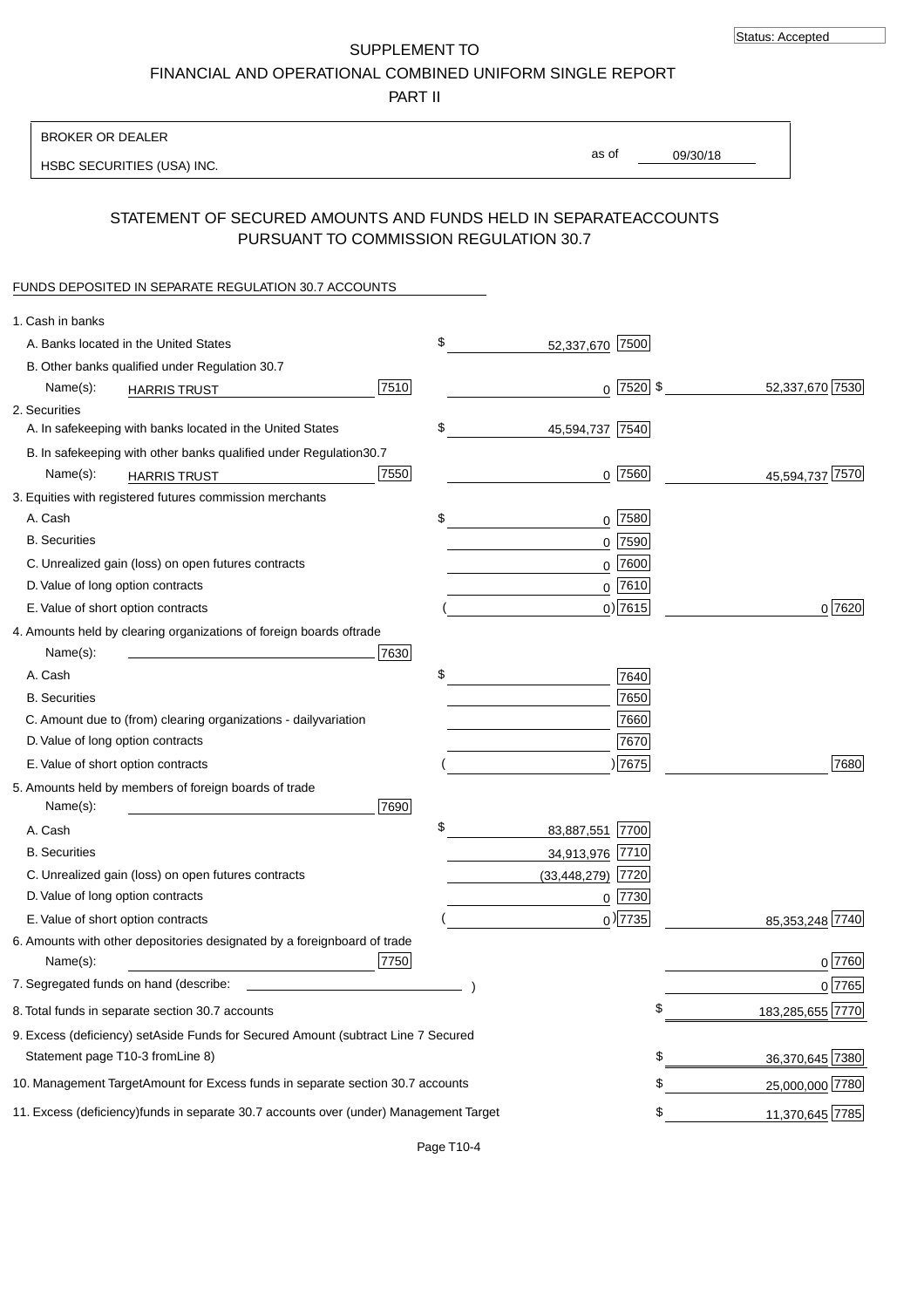SUPPLEMENT TO FINANCIAL AND OPERATIONAL COMBINED UNIFORM SINGLE REPORT

PART II

HSBC SECURITIES (USA) INC. The contract of the contract of the contract of the contract of the contract of the contract of the contract of the contract of the contract of the contract of the contract of the contract of the BROKER OR DEALER

as of

## STATEMENT OF CLEARED SWAPS CUSTOMER SEGREGATION REQUIREMENTS AND FUNDS IN CLEARED SWAPS CUSTOMER ACCOUNTS UNDER 4D(F) OF THE CEA

| <b>Cleared Swaps Customer Requirements</b>                                                                  |    |                         |
|-------------------------------------------------------------------------------------------------------------|----|-------------------------|
| 1. Net ledger balance                                                                                       |    |                         |
| A. Cash                                                                                                     | \$ | 8500<br>(413, 405, 859) |
| B. Securities (at market)                                                                                   |    | 478,721,514 8510        |
| 2. Net unrealized profit (loss) in open cleared swaps                                                       |    | 817,128,223 8520        |
| 3. Cleared swaps options                                                                                    |    |                         |
| A. Market value of open cleared swaps option contracts purchased                                            |    | 0   8530                |
| B. Market value of open cleared swaps option contracts granted (sold)                                       |    | $0)$ 8540               |
| 4. Net equity (deficit) (add lines 1, 2, and 3)                                                             | \$ | 882,443,878 8550        |
| 5. Accounts liquidating to a deficit and accounts with                                                      |    |                         |
| 7,070,508 8560<br>debit balances - gross<br>\$<br>amount                                                    |    |                         |
| 7,070,508) 8570<br>Less: amount offset by customer owned securities                                         |    | 0 8580                  |
| 6. Amount required to be segregated for cleared swaps customers (add lines 4 and 5)                         | \$ | 882,443,878 8590        |
| Funds in Cleared Swaps Customer Segregated Accounts                                                         |    |                         |
| 7. Deposited in cleared swaps customer segregated accounts at banks                                         |    |                         |
| A. Cash                                                                                                     | \$ | 125,877,808 8600        |
| B. Securities representing investments of cleared swaps customers' funds (at market)                        |    | 0 8610                  |
| C. Securities held for particular cleared swaps customers in lieu of cash (at market)                       |    | 8620<br>5,786,404       |
| 8. Margins on deposit with derivatives clearing organizations in cleared swaps customer segregated accounts |    |                         |
| A. Cash                                                                                                     |    | 350,107,292 8630        |
| representing investments of cleared swaps customers' funds (at market)<br><b>B.</b> Securities              |    | 49,582,479 8640         |
| C. Securities held for particular cleared swaps customers in lieu of cash (at market)                       |    | 472,935,110 8650        |
| 9. Net settlement from (to) derivatives clearing organizations                                              |    | $(998, 910)$ 8660       |
| 10. Cleared swaps options                                                                                   |    |                         |
| A. Value of open cleared swaps long option contracts                                                        |    | $0^{8670}$              |
| B. Value of open cleared swaps short option contracts                                                       |    | $0$ ) 8680              |
| 11. Net equities with other FCMs                                                                            |    |                         |
| A. Net liquidating equity                                                                                   |    | $0^{8690}$              |
| B. Securities representing investments of cleared swaps customers' funds (at market)                        |    | $0^{8700}$              |
| C. Securities held for particular cleared swaps customers in lieu of cash (at market)                       |    | 0 8710                  |
| 12. Cleared swaps customer funds on hand (describe:                                                         |    | $0 \;  8715 $           |
| 13. Total amount in cleared swaps customer segregation (add lines 7 through 12)                             | S  | 1,003,290,183 8720      |
| 14. Excess (deficiency) funds in cleared swaps customer segregation (subtract line 6 from line 13)          |    | 120,846,305 8730        |
| 15. Management Target Amount for Excess funds in cleared swaps segregated accounts                          | \$ | 100,000,000 8760        |
| 16. Excess<br>(deficiency) funds in cleared swaps customer segregated accounts over                         |    |                         |
| <b>Management Target Excess</b><br>(under)                                                                  | \$ | 20,846,305 8770         |